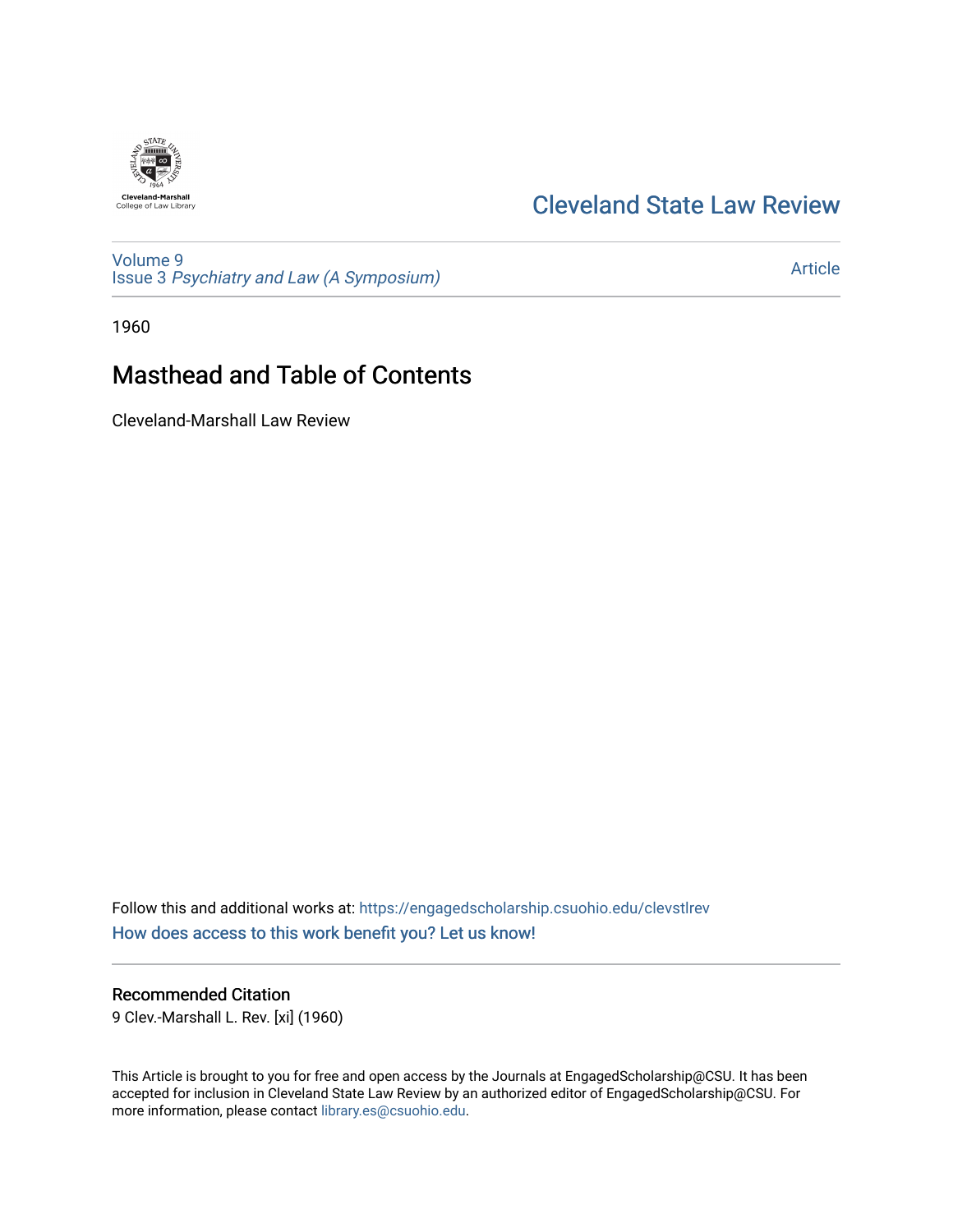### **CLEVELAND-MARSHALL** LAW REVIEW BOARD

IRWIN N. PERR, *Issue Editor-in-Chief* B. JOAN HOLDRIDGE, *Editor* RATHUEL L. MCCOLLUM, *Editor*

#### *Assistant Editors*

| Ronald B. Cohen      | William J. Hotes      |
|----------------------|-----------------------|
| Robert B. Dunsmore   | Paul D. Malina        |
| Arthur R. Fitzgerald | John E. Martindale    |
| Gordon M. Harrell    | Margaret Mazza        |
| Donald F. Harrington | Carl H. Miller        |
| James W. Head        | Robert J. Morris, Jr. |
| Catherine H. Hotes   | Robert E. Post        |
|                      | Esther Weissman       |

*Faculty Advisors* **HOWARD** L. **OLEcK** WILLIAM SAMORE

Published in January, May, and September at 1240 Ontario Street, Cleveland 13, Ohio. SUBSCRIPTION \$5.00 per year; \$1.75 per number.

The views expressed in the Cleveland-Marshall Law Review are those of the authors of the individual articles and do not necessarily reflect the opinions of the Trustees, the Faculty, or the Alumni of Cleveland-Marshall Law School.

Member of The National Conference of Law Reviews.

VOL. **9,** No. **3** SEPTEMBER, **1960**

### **CONTENTS**

*Page*

| PSYCHIATRY and LAW (A Symposium)                                                          |     |
|-------------------------------------------------------------------------------------------|-----|
| CIVIL LIBERTIES AND THE MENTALLY ILL                                                      | 399 |
| CIVIL RIGHTS AND MENTAL HOSPITAL<br><b>ADMINISTRATION</b>                                 | 417 |
| SUICIDE RESPONSIBILITY OF HOSPITAL AND<br><b>PSYCHIATRIST</b>                             | 427 |
| AN APPRAISAL OF COMPETENCY                                                                | 441 |
| IRRESISTIBLE OR "IRRESISTED" IMPULSE?<br>Waldimir G. Eliasberg __________________________ | 447 |
|                                                                                           |     |